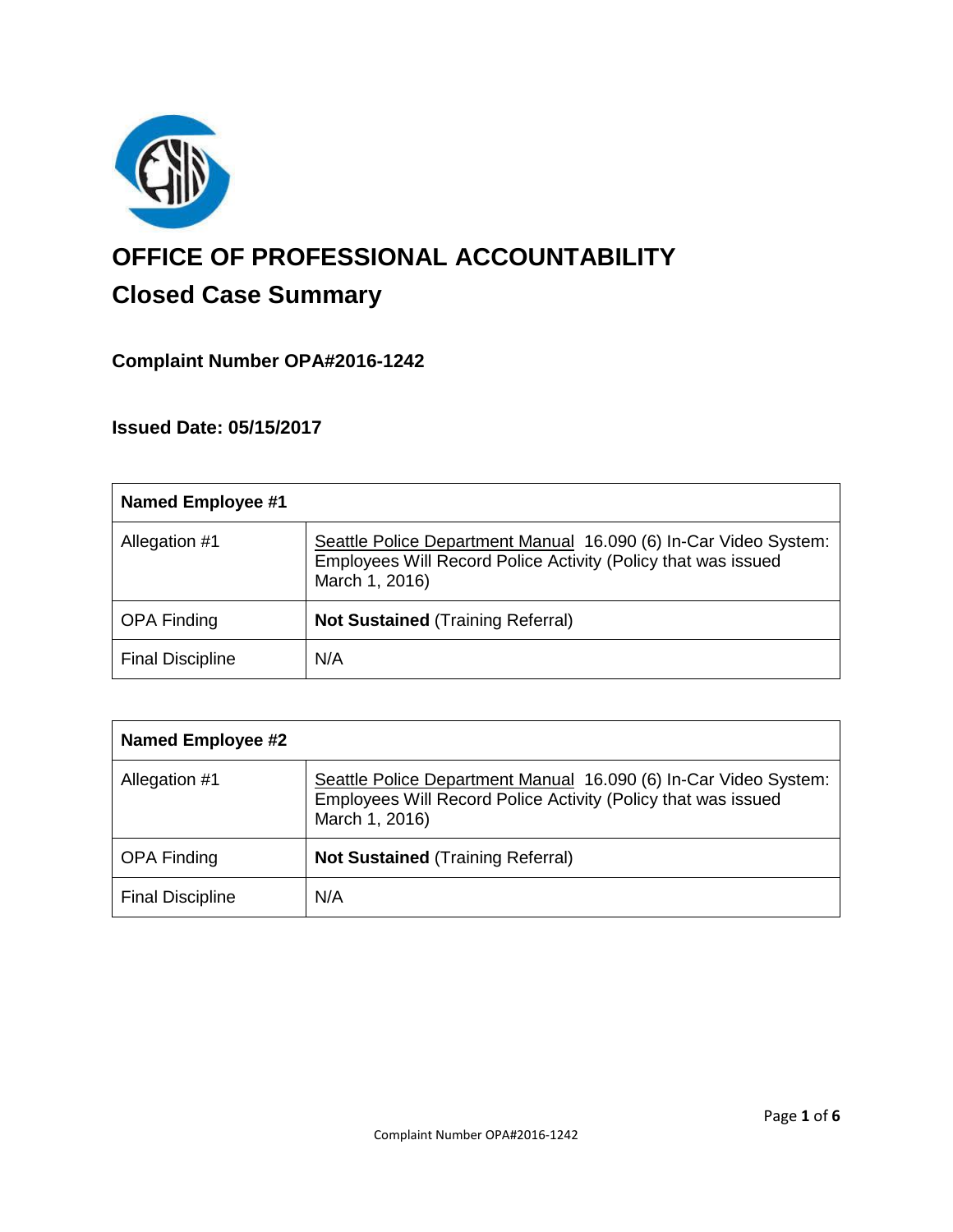| Named Employee #3       |                                                                                                                                                                                                             |
|-------------------------|-------------------------------------------------------------------------------------------------------------------------------------------------------------------------------------------------------------|
| Allegation #1           | Seattle Police Department Manual 16.090 (8) In-Car Video System:<br>Once Recording Has Begun, Employees Shall Not Stop Recording<br>Until the Event Has Concluded (Policy that was issued March 1,<br>2016) |
| <b>OPA Finding</b>      | <b>Not Sustained (Training Referral)</b>                                                                                                                                                                    |
| <b>Final Discipline</b> | N/A                                                                                                                                                                                                         |

| Named Employee #4       |                                                                                                                                                                                                             |
|-------------------------|-------------------------------------------------------------------------------------------------------------------------------------------------------------------------------------------------------------|
| Allegation #1           | Seattle Police Department Manual 16.090 (8) In-Car Video System:<br>Once Recording Has Begun, Employees Shall Not Stop Recording<br>Until the Event Has Concluded (Policy that was issued March 1,<br>2016) |
| <b>OPA Finding</b>      | <b>Not Sustained (Training Referral)</b>                                                                                                                                                                    |
| <b>Final Discipline</b> | N/A                                                                                                                                                                                                         |

| <b>Named Employee #5</b> |                                                                                                                                                                                                             |
|--------------------------|-------------------------------------------------------------------------------------------------------------------------------------------------------------------------------------------------------------|
| Allegation #1            | Seattle Police Department Manual 16.090 (8) In-Car Video System:<br>Once Recording Has Begun, Employees Shall Not Stop Recording<br>Until the Event Has Concluded (Policy that was issued March 1,<br>2016) |
| <b>OPA Finding</b>       | <b>Not Sustained (Training Referral)</b>                                                                                                                                                                    |
| <b>Final Discipline</b>  | N/A                                                                                                                                                                                                         |

| Named Employee #6       |                                                                                                                                                                                                             |
|-------------------------|-------------------------------------------------------------------------------------------------------------------------------------------------------------------------------------------------------------|
| Allegation #1           | Seattle Police Department Manual 16.090 (8) In-Car Video System:<br>Once Recording Has Begun, Employees Shall Not Stop Recording<br>Until the Event Has Concluded (Policy that was issued March 1,<br>2016) |
| <b>OPA Finding</b>      | <b>Not Sustained (Unfounded)</b>                                                                                                                                                                            |
| <b>Final Discipline</b> | N/A                                                                                                                                                                                                         |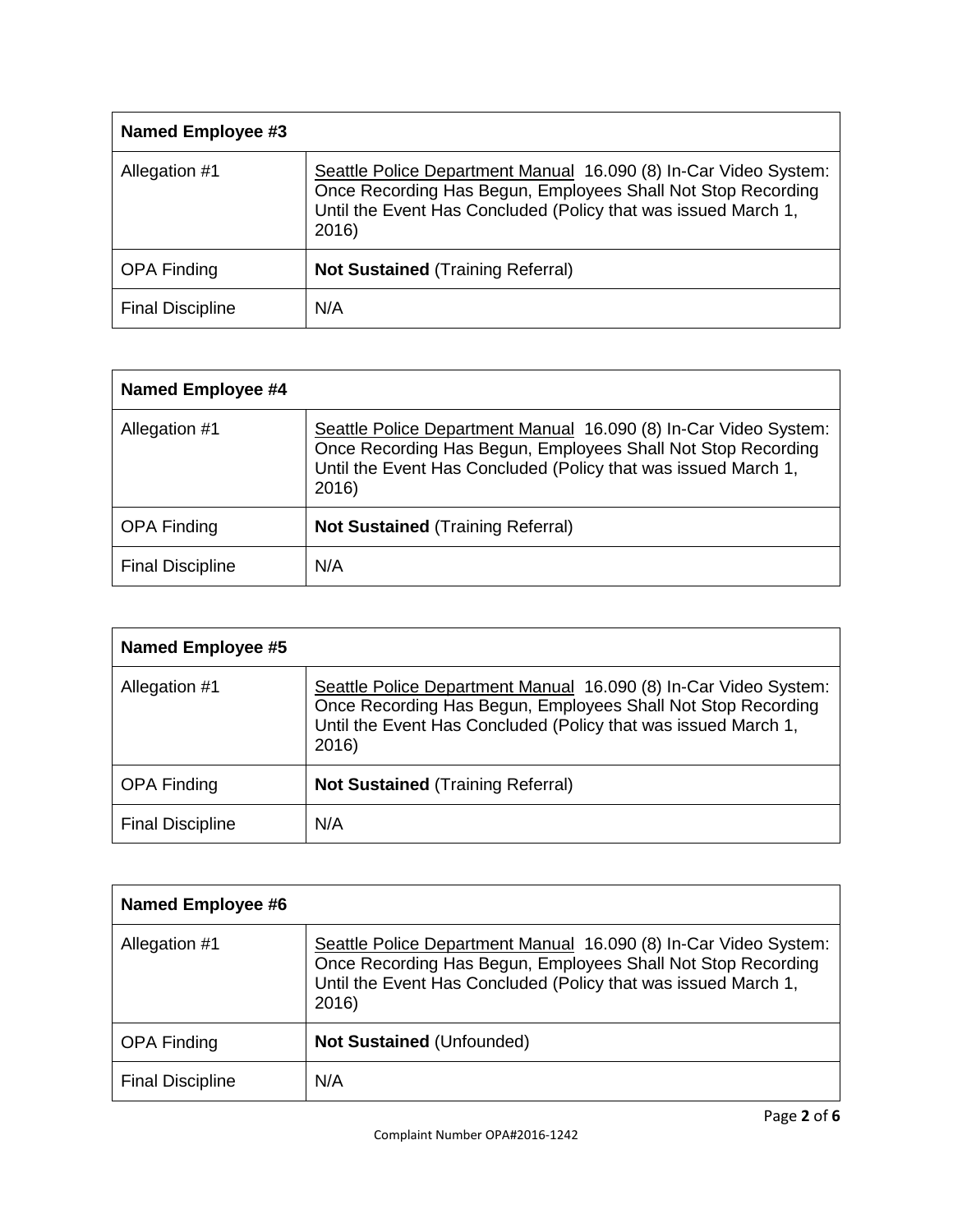# **INCIDENT SYNOPSIS**

The Named Employees were involved in a vehicle pursuit.

# **COMPLAINT**

The complainant, a supervisor within the Department, alleged that the Named Employees may have violated SPD In-Car Video (ICV) System policy during the course of their involvement in an investigation.

# **INVESTIGATION**

The OPA investigation included the following actions:

- 1. Review of the complaint memo
- 2. Review of In-Car Videos (ICV)
- 3. Search for and review of all relevant records and other evidence
- 4. Interview of SPD employee

# **ANALYSIS AND CONCLUSION**

The preponderance of the evidence from the OPA investigation showed that Named Employee #1 did not audio and video record his police activity associated with this incident as required by policy. Named Employee #1 offered OPA two explanations why there was no recording. The first was that he does not log into the Lieutenant's vehicle he operates until he goes out into the field. In this particular case, Named Employee #1 told OPA, he believed it was more important to get to the scene of the pursuit quickly than to take the time necessary to log in and get the ICV system going. Named Employee #1 also told OPA he believed there was an exception in the ICV policy when discussing tactical matters. Since he was to be the Incident Commander, Named Employee #1 believed this exception applied to him. No such exception is present in the ICV policy; nor has there been any such exception for at least three years.

The preponderance of the evidence from the OPA investigation showed that Named Employee #2 responded to the scene of police activity in an ICV-equipped police vehicle and did not audio and video record his associated police activity. Named Employee #2 told OPA he did not record because he was only conducting administrative functions. No such exemption exists in the ICV policy. OPA took note of the fact that a previous South Precinct Commander had mistakenly communicated to the supervisors in that precinct that the ICV policy did not require supervisors to audio and video record when they were only engaged in supervisory or administrative duties. When this was discovered in the course of an OPA investigation, Training Referrals were issued to a number of South Precinct supervisors who had failed to record because they were following this incorrect guidance from their Precinct Commander. A search of Named Employee #2's history showed that he was not among those who received this notice in the past.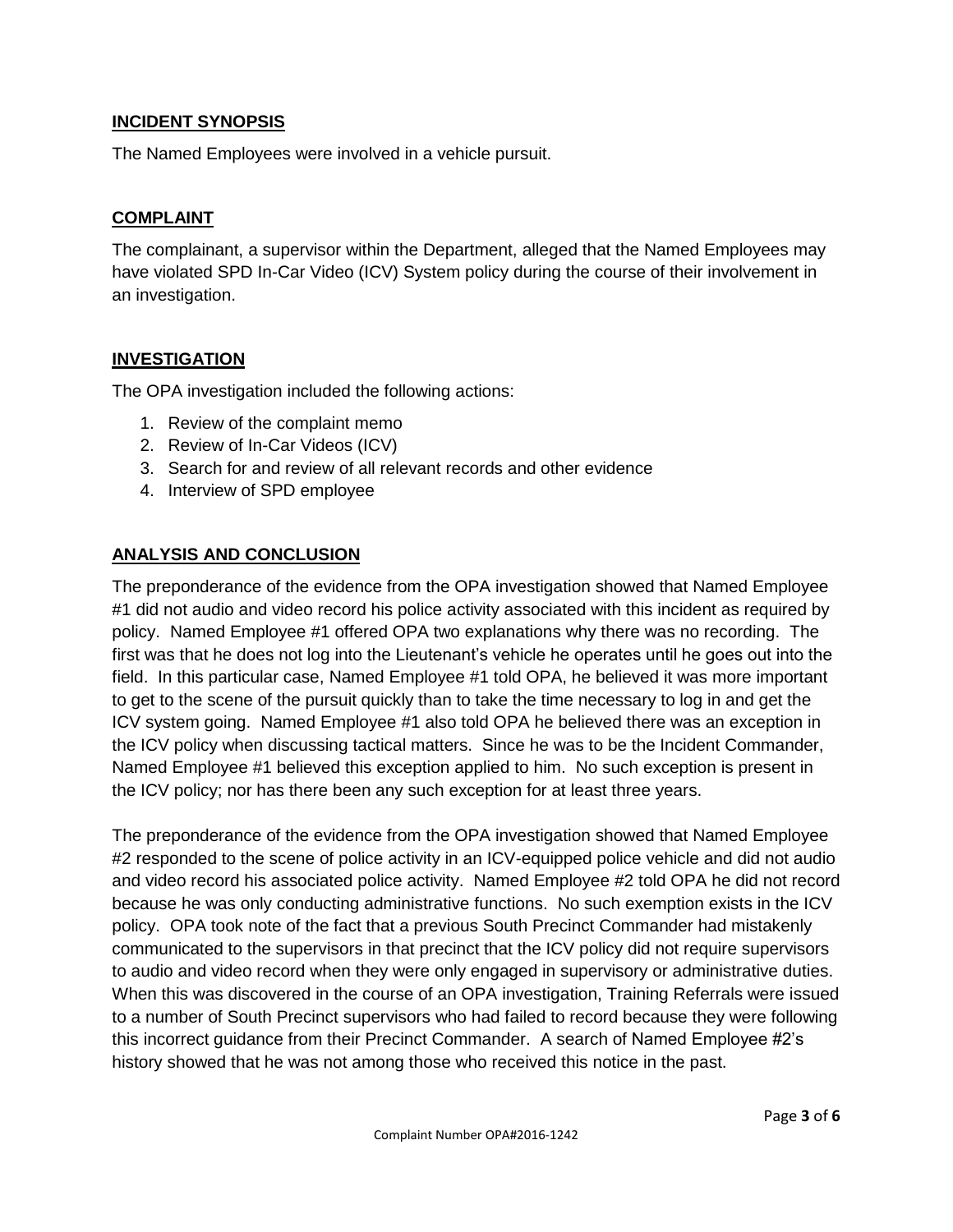The preponderance of the evidence showed that Named Employees #3 and #4 stopped their ICV recording function before their involvement in the event had concluded. However, the evidence also showed that the Named Employees did this for a legitimate and urgent law enforcement purpose. Named Employees #3 and #4 stopped the ICV recording to play back the previously recorded portion in order to determine if a suspect had fled from a vehicle. Given the public safety considerations present in this situation, this decision was the appropriate one to make. However, once the video had been reviewed and the public safety need met, Named Employees #3 and #4 should have re-started the recording function for the rest of the time they were at the scene.

The preponderance of the evidence from the OPA investigation showed that Named Employee #5 turned off the ICV recording in his assigned police vehicle before the event had concluded. At the time of this incident, Named Employee #5 was a Student Officer working in a two-officer car with a Field Training Officer (FTO), Named Employee #6. It appeared that Named Employee #5 was not clear on how long he needed to keep the ICV recording while he and his FTO were on containment for an incident. Named Employee #5 asked the FTO if he could "just kill this [the ICV] for now" and received an affirmative response. The FTO told OPA he did not realize that Named Employee #5 was talking about the ICV and did not intend to tell him to turn the ICV off. Named Employee #5 then turned off the ICV. Once the FTO realized that the ICV had been turned off, he turned it back on.

The preponderance of the evidence from the OPA investigation showed that Named Employee #6 was not the one who turned off the ICV in the two-officer car in which he was riding and did not intend to direct his student officer to do so. The evidence also showed that Named Employee #6 re-activated the ICV recording once he realized that his partner, Named Employee #5, had turned it off.

# **FINDINGS**

#### **Named Employee #1**

#### Allegation #1

The evidence showed that the Named Employee would benefit from additional training. Therefore a finding of **Not Sustained** (Training Referral) was issued for *In-Car Video System: Employees Will Record Police Activity.*

**Required Training:** Named Employee #1's supervisor should provide him with appropriate training and counseling to make it clear that the ICV policy has no exceptions and that he is expected to log into his assigned police vehicle and ICV system at the beginning of his shift so he can comply with the requirements of the ICV policy when responding from the Precinct to emergent situations.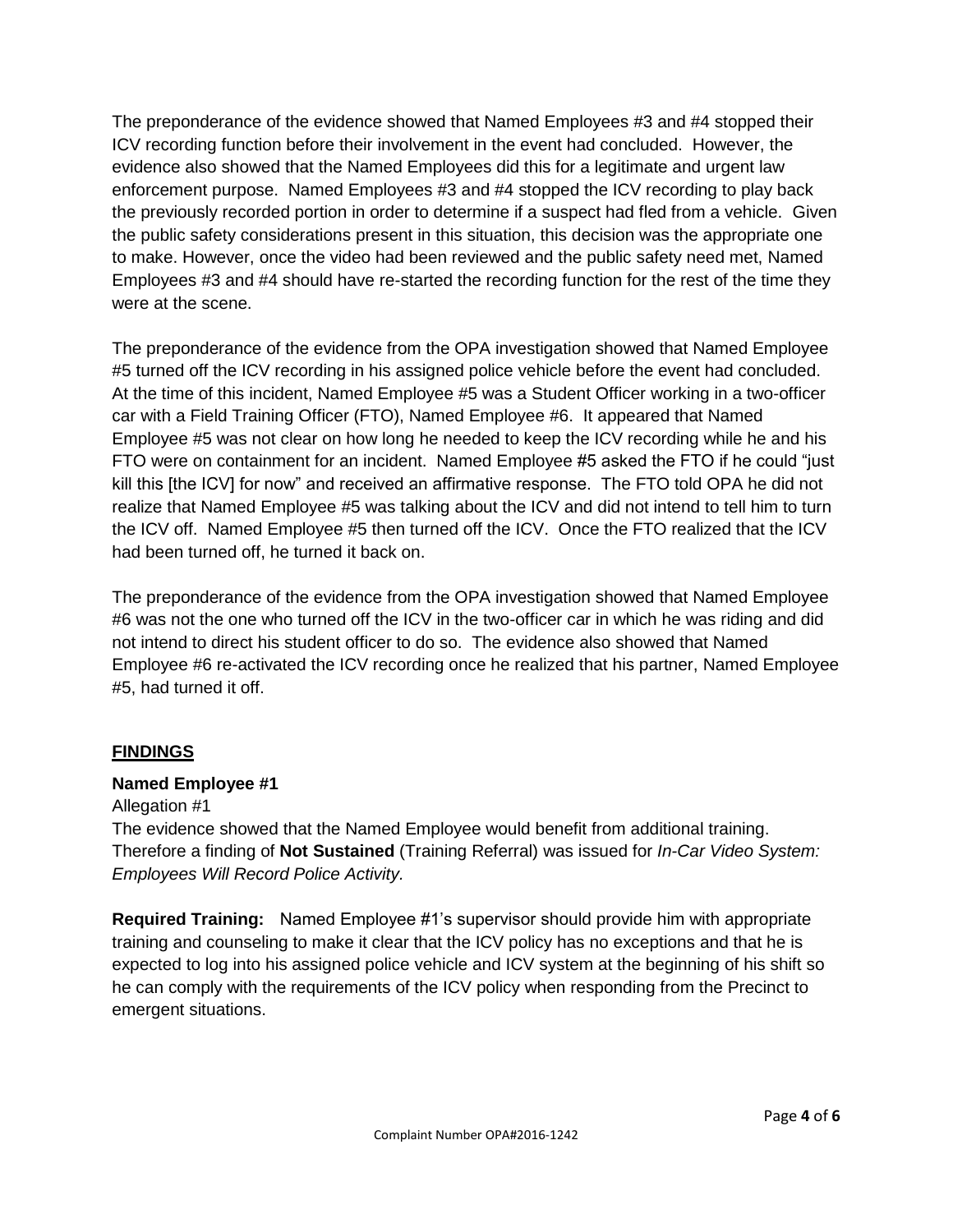#### **Named Employee #2**

Allegation #1

The evidence showed that the Named Employee would benefit from additional training. Therefore a finding of **Not Sustained** (Training Referral) was issued for *In-Car Video System: Employees Will Record Police Activity.*

**Required Training:** Named Employee #2's supervisor should provide him with appropriate training and counseling on the policy concerning In-Car Video and Audio Recording (16.090). It should be made clear to Named Employee #2 that he is obligated without exception to record all police activity as required.

# **Named Employee #3**

Allegation #1

The evidence showed that the Named Employee would benefit from additional training. Therefore a finding of **Not Sustained** (Training Referral) was issued for *In-Car Video System: Once Recording Has Begun, Employees Shall Not Stop Recording Until the Event Has Concluded.*

**Required Training:** Named Employee #3's supervisor should provide him appropriate training and counseling to make it clear that should exigent circumstances in the future require him to briefly stop and review his ICV, he must re-start the recording once the necessary review has been completed.

#### **Named Employee #4**

#### Allegation #1

The evidence showed that the Named Employee would benefit from additional training. Therefore a finding of **Not Sustained** (Training Referral) was issued for *In-Car Video System: Once Recording Has Begun, Employees Shall Not Stop Recording Until the Event Has Concluded.*

**Required Training:** Named Employee #4's supervisor should provide him with appropriate training and counseling to make it clear that should exigent circumstances in the future require him to briefly stop and review his ICV, he must re-start the recording once the necessary review has been completed.

# **Named Employee #5**

#### Allegation #1

The evidence showed that the Named Employee would benefit from additional training. Therefore a finding of **Not Sustained** (Training Referral) was issued for *In-Car Video System: Once Recording Has Begun, Employees Shall Not Stop Recording Until the Event Has Concluded.*

**Required Training:** Named Employee #5's supervisor should provide him with appropriate training and counseling regarding all the requirements of the ICV policy (16.090).